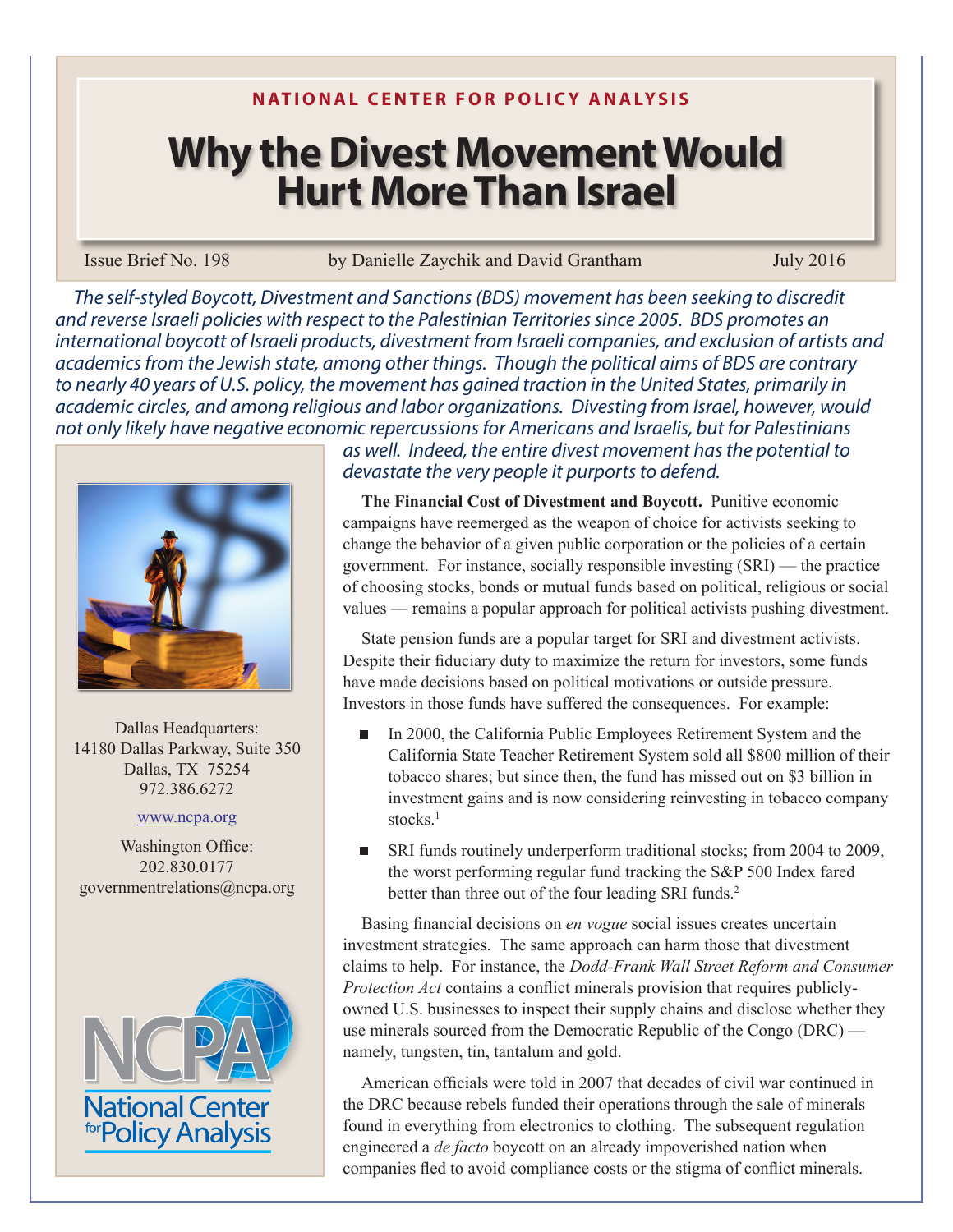This exodus drove thousands of Congolese artisan miners outside rebel control deeper into poverty. And the conflict continues.3

**U.S.-Israel Economic Relations.** The first U.S. free trade agreement was with Israel, in 1985. Today, Israel is America's second leading trading partner in the Middle East<sup>4</sup>

- In 2015, the United States exported \$13.5 billion dollars' worth of goods to Israel and imported \$24 billion dollars' worth from Israel.<sup>5</sup>
- Trade in services totaled \$9.8 billion in 2013, up from \$2 billion in 1992.<sup>6</sup>
- $\blacksquare$  Israel also receives the second-most American Foreign Direct Investment (FDI) of all Middle Eastern countries and is solely responsible for nearly all FDI from the region to the United States.<sup>7</sup>

But collaboration is the defining aspect of U.S.-Israel economic cooperation. The U.S.-Israel Innovation Index — which uses a variety of metrics to compare U.S. scientific and technological collaboration with Israel to relationships with other advanced economies — ranks the strength of Israel's partnership with America equal to Canada's and behind only Switzerland's. [See the figure.]

The same index ranks U.S.-Israel collaboration as first in government-to-government exchange, second in private sector and industry cooperation, and third in research and development (R&D).<sup>8</sup>

**The Success of Shared R&D.** Israeli R&D spending skyrocketed in the 1990s, and as a share of government spending remains the second highest among members of the Organization for Economic Cooperation and Development (OECD) — developed countries that support market economies and world trade.<sup>9</sup> The OECD uses the mobility of scientists into and out of a given country and affiliated institution as a quantitative measure of a nation's impact on the diffusion and circulation of scientific knowledge. And here, Israel has the 7th highest scientific impact of the 37 members, and one of the largest number of scientific publications per capita of all the OECD countries.<sup>10</sup> As a result, Israel has emerged as one of the most sophisticated R&D environments in the world.<sup>11</sup>

Manageable operating costs and a collaborative atmosphere in Israel enable U.S. companies to reduce expenses while boosting innovation.<sup>12</sup> Many U.S. companies have established R&D centers in Israel to take advantage of favorable labor costs, paying just one-half to two-thirds the cost of labor in the United States.<sup>13</sup> For instance, Intel Corporation has four R&D

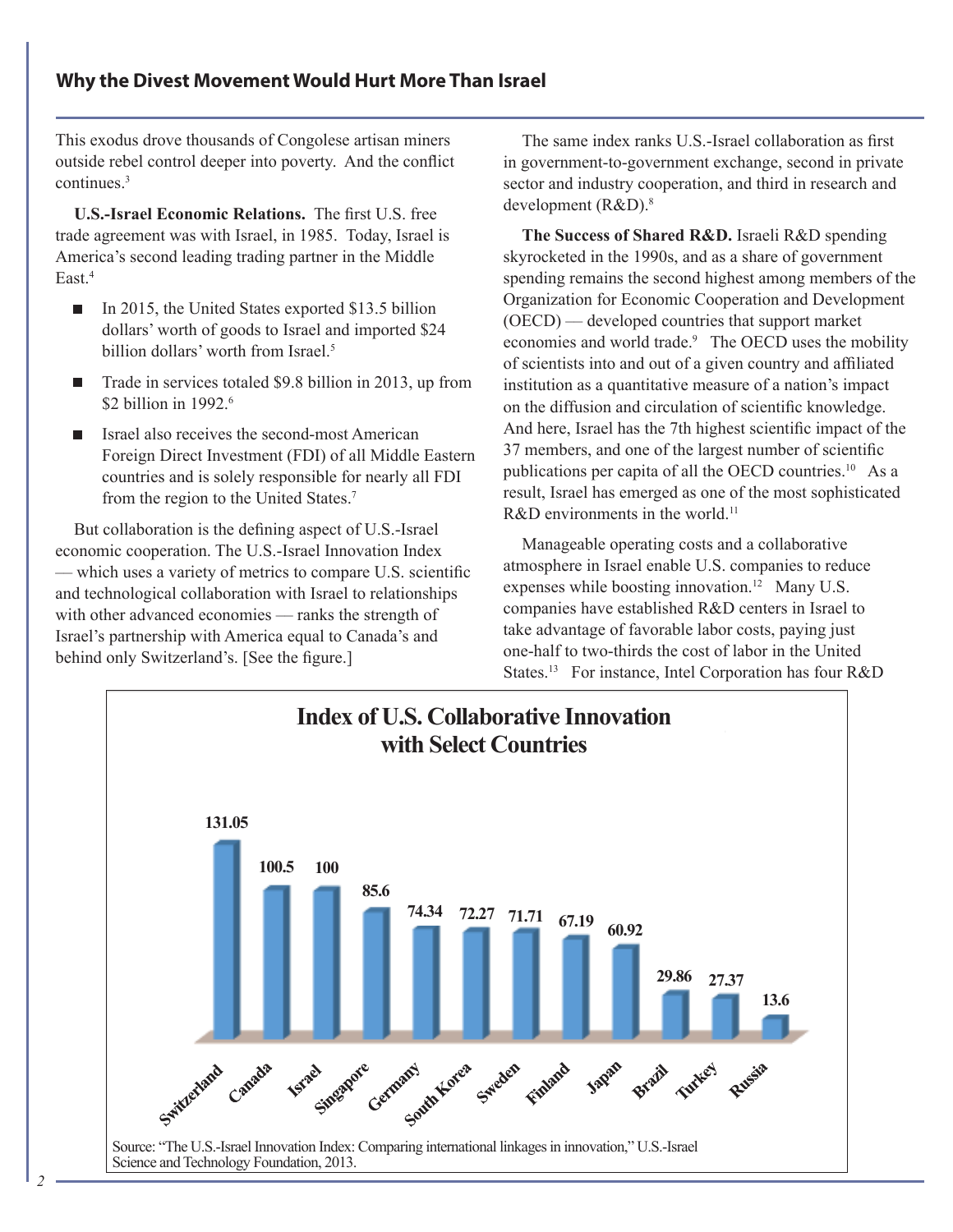

centers in Israel with 5,000 employees; HP has four, with 3,500 employees; and IBM has five, with 2,000 employees.

**Impact on the American Economy.** U.S.-Israeli collaboration has created permanent channels of shared innovation between the brightest minds in both countries.<sup>14</sup> For example:

- A project funded by the United States-Israel Binational Science Foundation (BSF) resulted in a new online advertising algorithm which increased Yahoo's revenue \$50 million in one year.<sup>15</sup>
- Funding from the Binational Industry Research and Development Foundation (BIRD) proved critical in the creation of digital signal processing chips now used in printers, televisions and digital cameras, among other products.<sup>16</sup>
- The Binational Agricultural Research and Development Fund (BARD) has invested \$400 million in approximately 1,100 different projects, ranging from food safety to genomic database creation. Ten particular projects supplied \$1.7 billion in economic benefit to the United States.

Investments by these American-Israeli foundations have contributed to the creation of 18,000 to 200,000 U.S. jobs.<sup>17</sup>

**Case Study: Impact of Israelis on Massachusetts.** Nevertheless, the BDS movement has gained traction across the United States, especially in Massachusetts.18 But local divest advocates might consider a case study by Stax Inc., which found Israeli entrepreneurship is a critical element in Massachusetts' economy. The study found 200 companies in Massachusetts had Israeli founders or used Israeli-licensed technologies. In 2012, these companies generated \$12 billion in state economic benefits, employed over 6,500 people and indirectly supported over 23,000 other jobs.

And, since the divest movement targets investment in Israel, it is also worth noting that these Israeli-founded companies returned nearly \$2 billion to Massachusetts investors from 2010 to 2012.19

**Economic Cooperation Benefits Palestinians.** The greatest cost of the divest movement could be the harm it would cause the people it claims to help. Pressuring Americans to divest from companies involved with Israel has the potential to undermine the Palestinian economy.

In 2013, for example, Israelis and other Western sources designated \$100 million in venture capital for investment in Arab-Israeli and Palestinian start-ups. As a result, the

number of Palestinian technological firms jumped from 23 to 300 between 2000 and 2013 — an increase of more than 1,000 percent. These Palestinian tech firms employ approximately 4,500 citizens.<sup>20</sup> Not only that, at least 32 percent of Palestinian tech firms collaborate directly with Israeli companies to take advantage of the neighboring tech industry. A Portland Trust study concludes the technology sector is one of the fastest growing and strongest contributors to the Palestinian economy.<sup>21</sup>

Over the past 15 years, American tech conglomerates have, in turn, pushed their Israeli subsidiaries to outsource and collaborate with Palestinian start-ups. Israeli subsidiaries of Cisco Systems, for example, invested \$15 million in the Palestinian tech sector between 2008 and 2012.22

Palestinians benefit from a healthy Israeli economy in other ways. In 2012, over 80 percent of Palestinian exports were destined for Israel. Israeli exports made up 66 percent of total imports to the Palestinian territories and approximately 27 percent of Palestinian gross domestic product. Carrie Sheffield of the Competitive Enterprise Institute argues that "such trade flow asymmetry" shows Palestine needs Israel's economy.23 Indeed, analyst Bassam Eid, of the Washington Institute for Near Eastern Policy, concludes that Palestinians would rather integrate into the Israeli economy than divest from it.24 This reality explains, in part, why over half of Jerusalem's Palestinians would rather be citizens of Israel than Palestine, according to a survey by the Palestinian Center for Public Opinion.<sup>25</sup>

Economic growth and improved stability also has the potential to save U.S. taxpayer dollars. Since the 1990s, the United States has given more than \$5 billion in direct economic, security and humanitarian aid to the Palestinian people.26 Separately, the U.S. government provides Israel with approximately \$3 billion in annual military assistance.<sup>27</sup> Thriving economies could reduce the need for such aid.

**Economic Benefits to the Greater Middle East.** The prospects of regional stability that come with economic engagement extend beyond the Israel-Palestine issue. A prime example involves the Qualified Industrial Zones (QIZs), which allow Jordan and Egypt to piggyback on the American-Israeli Free Trade Agreement. Since 1996, goods produced in QIZs in Jordan and Egypt have entered the United States duty-free, if the products contain 7 percent to 8 percent Israeli input, among other standards.<sup>28</sup> Goods from these QIZs accounted for over half of Jordan's exports to the United States in 2009 and 43 percent of Egypt's in 2010.29